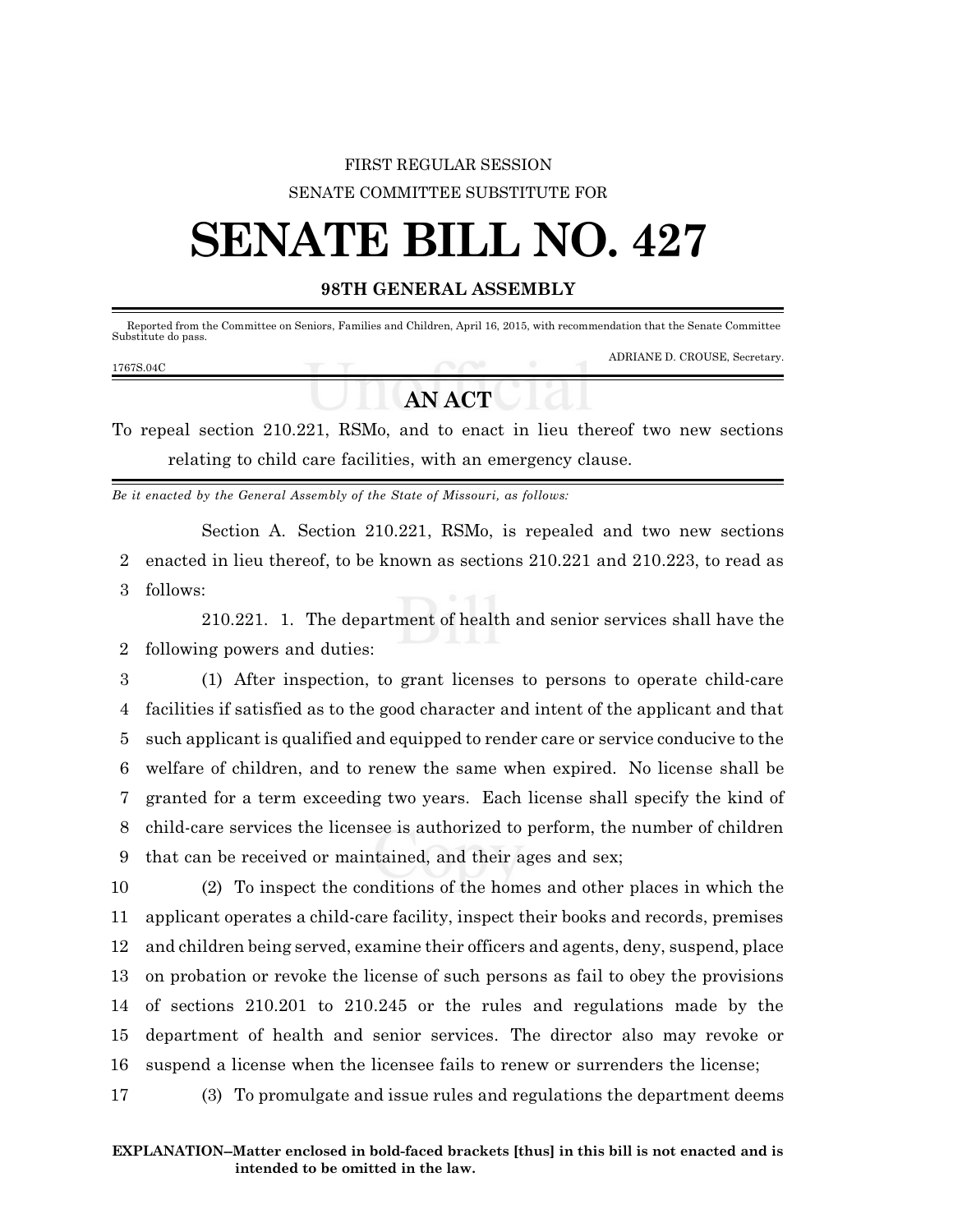necessary or proper in order to establish standards of service and care to be rendered by such licensees to children. No rule or regulation promulgated by the division shall in any manner restrict or interfere with any religious instruction, philosophies or ministries provided by the facility and shall not apply to facilities operated by religious organizations which are not required to be licensed; **[**and**]**

 (4) **To approve training concerning the safe sleep recommendations of the American Academy of Pediatrics in accordance with section 210.223; and**

 **(5)** To determine what records shall be kept by such persons and the form thereof, and the methods to be used in keeping such records, and to require reports to be made to the department at regular intervals.

 2. Any child-care facility may request a variance from a rule or regulation promulgated pursuant to this section. The request for a variance shall be made in writing to the department of health and senior services and shall include the reasons the facility is requesting the variance. The department shall approve any variance request that does not endanger the health or safety of the children served by the facility. The burden of proof at any appeal of a disapproval of a variance application shall be with the department of health and senior services. Local inspectors may grant a variance, subject to approval by the department of health and senior services.

 3. The department shall deny, suspend, place on probation or revoke a license if it receives official written notice that the local governing body has found that license is prohibited by any local law related to the health and safety of children. The department may, after inspection, find the licensure, denial of licensure, suspension or revocation to be in the best interest of the state.

 4. Any rule or portion of a rule, as that term is defined in section 536.010, that is created under the authority delegated in sections 210.201 to 210.245 shall become effective only if it complies with and is subject to all of the provisions of chapter 536, and, if applicable, section 536.028. All rulemaking authority delegated prior to August 28, 1999, is of no force and effect and repealed. Nothing in this section shall be interpreted to repeal or affect the validity of any rule filed or adopted prior to August 28, 1999, if it fully complied with all applicable provisions of law. This section and chapter 536 are nonseverable and if any of the powers vested with the general assembly pursuant to chapter 536 to review, to delay the effective date or to disapprove and annul a rule are subsequently held unconstitutional, then the grant of rulemaking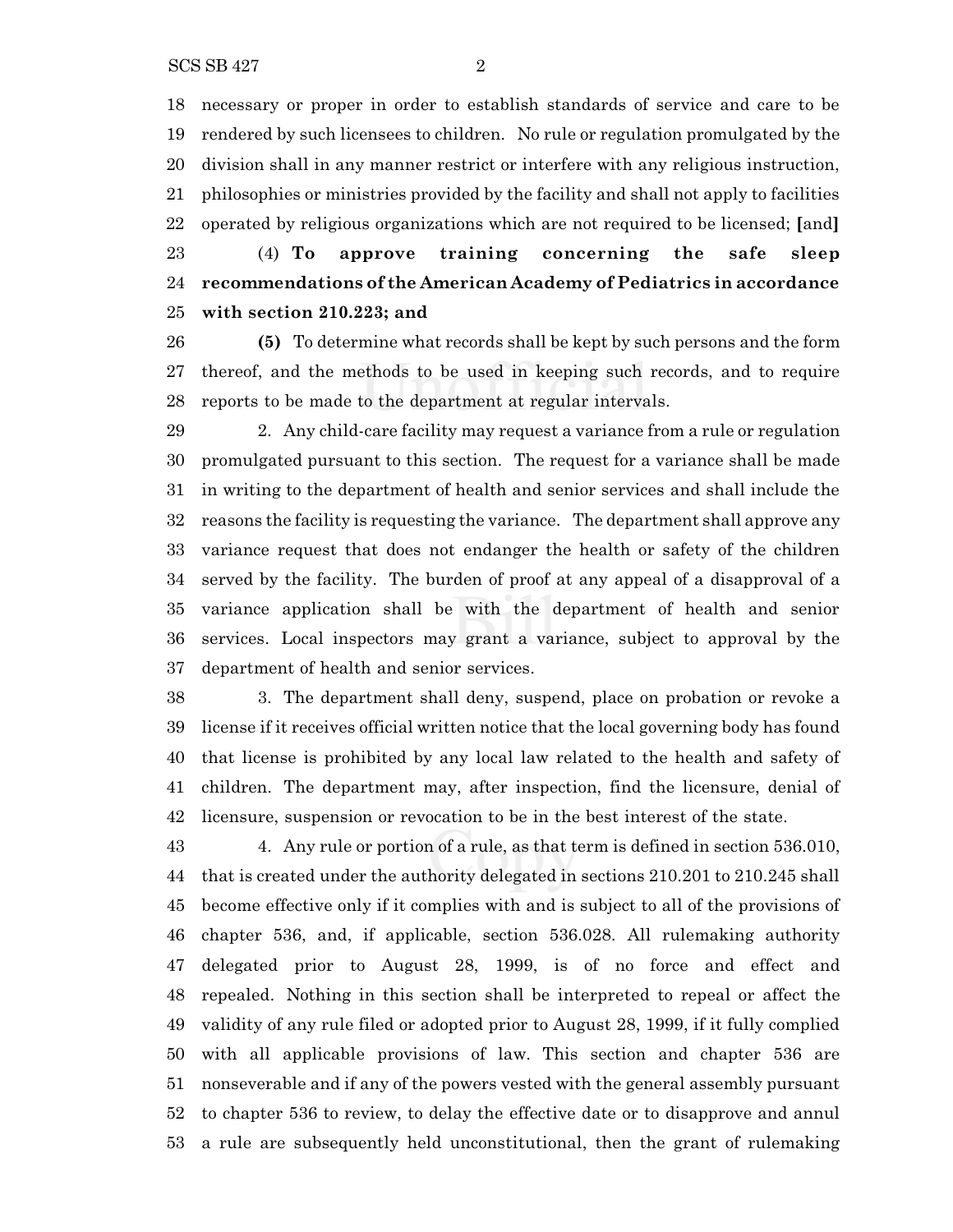authority and any rule proposed or adopted after August 28, 1999, shall be invalid and void.

**210.223. 1. All licensed child care facilities that provide care for children less than one year of age shall implement and maintain a written safe sleep policy in accordance with the most recent safe sleep recommendations of the American Academy of Pediatrics. The purpose of the safe sleep policy is to maintain a safe sleep environment that reduces the risk of sudden infant death syndrome and sudden unexpected infant deaths in children less than one year of age.**

 **2. When, in the opinion of the infant's licensed health care provider, an infant requires alternative sleep positions or special sleeping arrangements that differ from those set forth in the most recent sleep recommendations of the American Academy of Pediatrics, the child care facility shall be provided with written instructions, signed by the infant's licensed health care provider, detailing the alternative sleep positions or special sleeping arrangements for such infant. The child care facility shall put the infant to sleep in accordance with such written instructions.**

**3. As used in this section, the following terms shall mean:**

 **(1) "Sudden infant death syndrome", the sudden death of an infant less than one year of age that cannot be explained after a thorough investigation has been conducted, including a complete autopsy, an examination of the death scene, and a review of the clinical history;**

 **(2) "Sudden unexpected infant death", the sudden and unexpected death of an infant less than one year of age in which the manner and cause of death are not immediately obvious prior to investigation. Causes of sudden unexpected infant death include but are not limited to metabolic disorders, hypothermia or hyperthermia, neglect or homicide, poisoning, and accidental suffocation.**

 **4. All employees of licensed child care facilities who care for infants less than one year of age or any volunteer who may be assisting at the facility shall successfully complete department-approved training on the most recent safe sleep recommendations of the American Academy of Pediatrics every three years.**

 **5. The department shall promulgate rules to implement the provisions of this section. Such rules shall include, but not be limited**